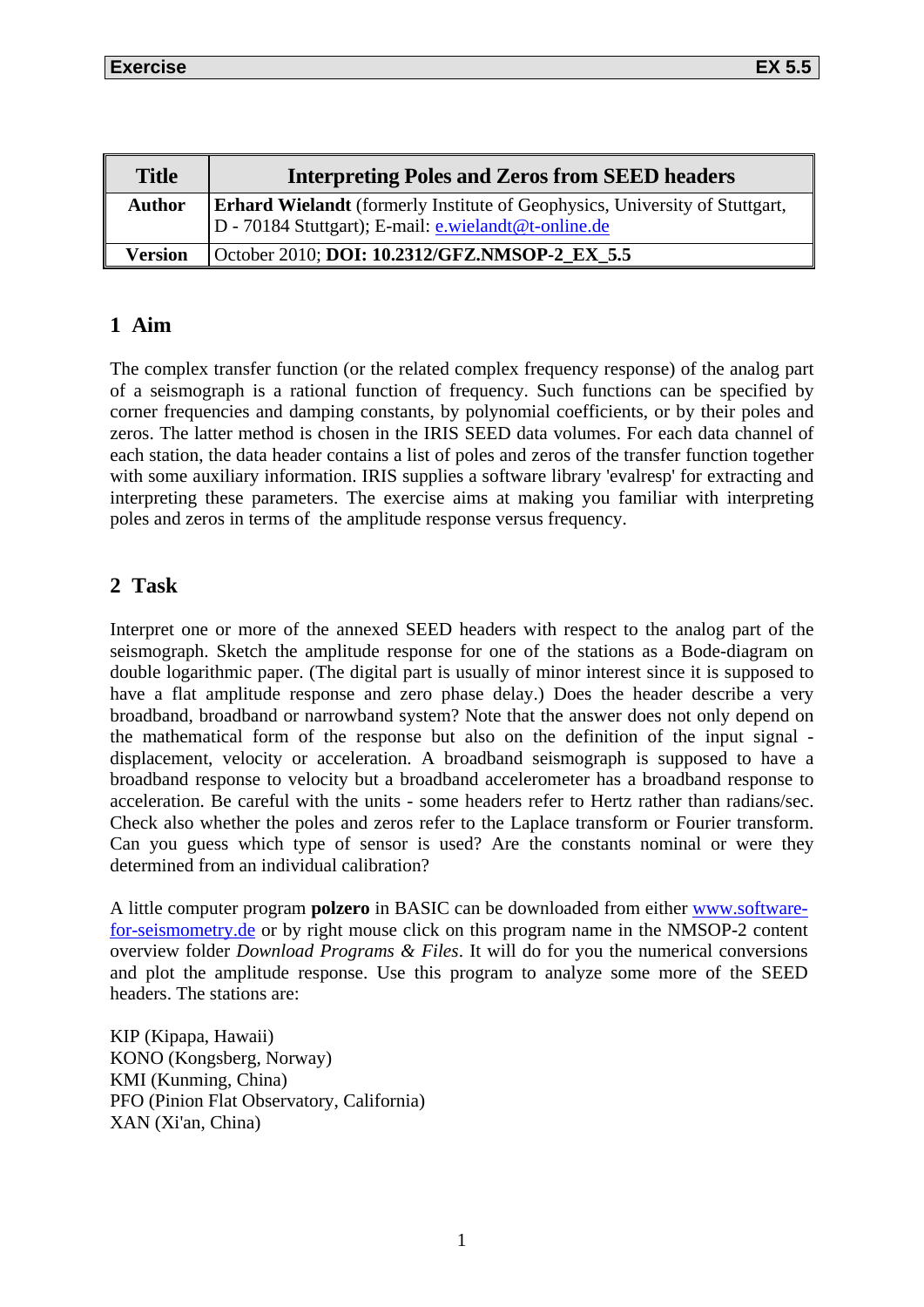# **3 Annex**

SEED headers for stations KIP, KONO, KMI, PFO and XAN

| ,,,,,,,,,,,,,<br>RESP.G.KIP.LHE |                                                          |                                         |                                                                                                                                |                              |
|---------------------------------|----------------------------------------------------------|-----------------------------------------|--------------------------------------------------------------------------------------------------------------------------------|------------------------------|
| ,,,,,,,,,,,,,,                  |                                                          |                                         |                                                                                                                                |                              |
|                                 |                                                          | << IRIS SEED Reader, Release 4.16 >>    |                                                                                                                                |                              |
|                                 |                                                          |                                         |                                                                                                                                |                              |
| B050F03                         | Station:<br>KIP                                          | ======== CHANNEL RESPONSE DATA ======== |                                                                                                                                |                              |
| B050F16                         | Network:<br>G.                                           |                                         |                                                                                                                                |                              |
| <b>B052F03</b>                  | ??<br>Location:                                          |                                         |                                                                                                                                |                              |
| B052F04<br>B052F22              | Channel:<br>LHE                                          |                                         |                                                                                                                                |                              |
| B052F23                         | Start date: 1988,147<br>End date: No Ending Time         |                                         |                                                                                                                                |                              |
| ⋕                               |                                                          | ===============================         |                                                                                                                                |                              |
| ⋕                               | ÷                                                        |                                         |                                                                                                                                |                              |
| #<br>#                          | $+$                                                      |                                         | Response (Poles & Zeros), KIP ch LHE                                                                                           |                              |
|                                 |                                                          |                                         |                                                                                                                                |                              |
| B053F03                         | Transfer function type:                                  |                                         | B [Analog (Hz)]                                                                                                                |                              |
| B053F04                         | Stage sequence number:                                   |                                         | - 1                                                                                                                            |                              |
| B053F05<br>B053F06              | Response in units lookup:<br>Response out units lookup:  |                                         | $M/S - Velocity$<br>V - Volts                                                                                                  |                              |
| B053F07                         | AO normalization factor:                                 |                                         | 25.0743                                                                                                                        |                              |
| B053F08                         | Normalization frequency:                                 |                                         | 0.01                                                                                                                           |                              |
| B053F09                         | Number of zeroes:                                        |                                         | 2                                                                                                                              |                              |
| B053F14<br>#                    | Number of poles:<br>Complex zeroes:                      |                                         | 4                                                                                                                              |                              |
|                                 | i real                                                   | imag                                    | real error imag error                                                                                                          |                              |
| B053F10-13                      | 0                                                        |                                         | $0.000000E+00$ 0.000000E+00 0.000000E+00 0.000000E+00                                                                          |                              |
| B053F10-13                      |                                                          |                                         | 1 0.000000E+00 0.000000E+00 0.000000E+00 0.000000E+00                                                                          |                              |
|                                 | Complex poles:<br>i real                                 | imag                                    | real error                                                                                                                     | imag error                   |
| B053F15-18                      |                                                          |                                         | $0 - 1.964190E - 03$ 1.964190E-03 0.000000E+00 0.000000E+00                                                                    |                              |
| B053F15-18                      |                                                          |                                         | $1 - 1.964190E - 03 - 1.964190E - 03$ 0.000000E+00 0.000000E+00                                                                |                              |
| B053F15-18<br>B053F15-18        |                                                          |                                         | $2 - 3.117500E + 00$ 3.909120E+00 0.000000E+00 0.000000E+00<br>$3 - 3.117500E + 00 - 3.909120E + 00$ 0.000000E+00 0.000000E+00 |                              |
|                                 |                                                          |                                         |                                                                                                                                |                              |
| #                               | ÷                                                        |                                         |                                                                                                                                |                              |
| #                               | $\div$                                                   |                                         | Channel Gain, KIP ch LHE                                                                                                       |                              |
| #                               | $\ddot{}$                                                |                                         |                                                                                                                                |                              |
| B058F03                         | Stage sequence number:                                   |                                         | ı                                                                                                                              |                              |
| B058F04                         | Gain:                                                    |                                         | 2.398000E+03                                                                                                                   |                              |
| B058F05                         | Frequency of gain:                                       |                                         | 1.000000E-02 HZ                                                                                                                |                              |
| B058F06<br>⋕                    | Number of calibrations:                                  |                                         | 0                                                                                                                              |                              |
| #                               | $\ddot{}$                                                |                                         | ---------------------------------                                                                                              |                              |
| #                               | $\ddot{}$                                                |                                         | Response (Poles & Zeros), KIP ch LHE                                                                                           |                              |
| \$                              | $+$                                                      |                                         |                                                                                                                                |                              |
| B053F03                         | Transfer function type:                                  |                                         | B [Analog (Hz)]                                                                                                                |                              |
| B053F04                         | Stage sequence number:                                   |                                         | 2                                                                                                                              |                              |
| B053F05                         | Response in units lookup:                                |                                         | $V - Volts$                                                                                                                    |                              |
| B053F06<br>B053F07              | Response out units lookup:<br>AO normalization factor:   |                                         | $V - Volts$<br>15593.8                                                                                                         |                              |
| B053F08                         | Normalization frequency:                                 |                                         | 0.01                                                                                                                           |                              |
| B053F09                         | Number of zeroes:                                        |                                         | 0                                                                                                                              |                              |
| B053F14                         | Number of poles:                                         |                                         | 6                                                                                                                              |                              |
| #<br>⋕                          | Complex zeroes:                                          |                                         |                                                                                                                                |                              |
| Ħ                               | real<br>i.<br>Complex poles:                             | imac                                    | real error                                                                                                                     | imag error                   |
| ₩                               | i<br>real                                                | imag                                    | real error                                                                                                                     | imag error                   |
| B053F15-18                      | $0 - 4.832580E + 00$                                     | 1,273240E+00                            | 0.000000E+00                                                                                                                   | $0.000000E + 00$             |
| B053F15-18                      | $1 - 4.832580E+00 - 1.273240E+00$                        |                                         | 0.000000E+00                                                                                                                   | $0.000000E+00$               |
| B053F15-18<br>B053F15-18        | 2 -3.538230E+00<br>$3 - 3.538230E + 00 - 3.529300E + 00$ | 3.529300E+00                            | 0.000000E+00<br>0.000000E+00                                                                                                   | 0.000000E+00<br>0.000000E+00 |
| B053F15-18                      | 4 -1.295000E+00                                          | 4.829390E+00                            | 0.000000E+00                                                                                                                   | 0.000000E+00                 |
| B053F15-18                      | 5 -1.295000E+00 -4.829390E+00                            |                                         | 0.000000E+00                                                                                                                   | $0.000000E+00$               |
| #                               |                                                          |                                         |                                                                                                                                |                              |
|                                 |                                                          |                                         |                                                                                                                                |                              |

### **KIP**

 $\mathcal{A}^{\text{max}}_{\text{max}}$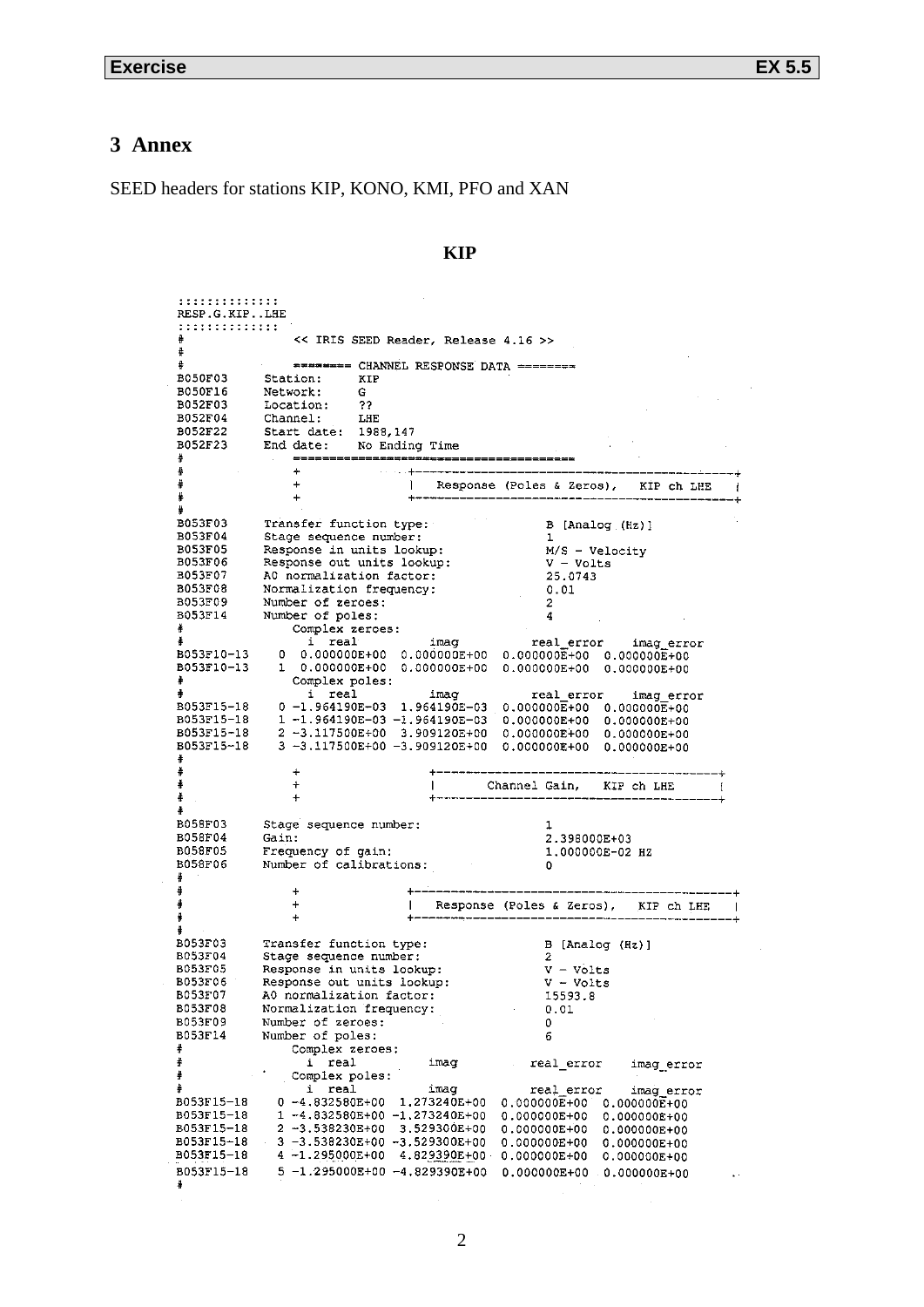### KONO

| ::::::::::::::<br>RESP.IU.KONO.10.LHE |                                                                                                                |  |
|---------------------------------------|----------------------------------------------------------------------------------------------------------------|--|
| : : : : : : : : : : : : : :           |                                                                                                                |  |
|                                       | << IRIS SEED Reader, Release 4.16 >> .                                                                         |  |
|                                       |                                                                                                                |  |
| <b>B050F03</b>                        | Station:<br>KONO                                                                                               |  |
| <b>B050F16</b>                        | Network:<br>IU                                                                                                 |  |
| <b>B052F03</b>                        | Location:<br>10                                                                                                |  |
| B052F04                               | Channel:<br>LHE                                                                                                |  |
| B052F22                               | Start date:<br>1999,040,13                                                                                     |  |
| B052F23                               | No Ending Time<br>End date:                                                                                    |  |
|                                       |                                                                                                                |  |
|                                       | +<br>Response (Poles & Zeros), KONO ch LHE                                                                     |  |
|                                       | ÷                                                                                                              |  |
|                                       |                                                                                                                |  |
| B053F03<br>B053F04                    | Transfer function type:<br>A [Laplace Transform (Rad/sec)]                                                     |  |
| B053F05                               | Stage sequence number:<br>ı<br>Response in units lookup:<br>M/S - Velocity in Meters Per Second                |  |
| B053F06                               | Response out units lookup:<br>$V - Volts$                                                                      |  |
| B053F07                               | A0 normalization factor:<br>7.1367E+07                                                                         |  |
| B053F08                               | Normalization frequency:<br>$-0.1$                                                                             |  |
| <b>B053F09</b>                        | Number of zeroes:<br>2                                                                                         |  |
| B053F14<br>#                          | Number of poles:<br>5<br>Complex zeroes:                                                                       |  |
|                                       | imag_error                                                                                                     |  |
| B053F10-13                            | $i$ real $i$ imag $i$ real error $i$ imag error $0.000000E+00$ 0.000000E+00 0.000000E+00<br>0                  |  |
| B053F10-13                            | $0.000000E+00$ 0.000000E+00                                                                                    |  |
|                                       | Complex poles:                                                                                                 |  |
| B053F15-18                            | i real<br>imaq<br>real error<br>imag error<br>0-3.701000E-02<br>3.701000E-02<br>$0.000000E+00$ 0.000000 $E+00$ |  |
| B053F15-18                            | 1 -3.701000E-02 -3.701000E-02<br>$0.000000E+00$ 0.000000E+00                                                   |  |
| B053F15-18                            | 2 -1.979000E+02<br>1.979000E+02<br>0.000000E+00 0.000000E+00                                                   |  |
| B053F15-18                            | 3 -1.979000E+02 -1.979000E+02<br>$0.000000E+00$<br>0.000000E+00                                                |  |
| B053F15-18                            | 4 -9.111000E+02<br>$0.000000E+00$<br>0.000000E+00<br>0.000000E+00                                              |  |
|                                       |                                                                                                                |  |
|                                       | +<br>Channel Gain, KONO ch LHE                                                                                 |  |
|                                       | ÷                                                                                                              |  |
|                                       |                                                                                                                |  |
| B058F03                               | Stage sequence number:                                                                                         |  |
| B058F04<br>B058F05                    | Gain:<br>2.026400E+04<br>Frequency of gain:                                                                    |  |
| <b>B058F06</b>                        | 2.000000E-02 HZ<br>Number of calibrations:<br>0                                                                |  |
|                                       |                                                                                                                |  |
|                                       |                                                                                                                |  |
|                                       | Response (Coefficients),<br>KONO ch LHE                                                                        |  |
|                                       | $\ddot{}$                                                                                                      |  |
| B054F03                               | D                                                                                                              |  |
| B054F04                               | rransier runction type:<br>Stage sequence number:<br>2                                                         |  |
| B054F05                               | Response in units lookup:<br>$V - Volts$                                                                       |  |
| B054F06                               | Response out units lookup:<br>COUNTS - Digital Counts                                                          |  |
| B054F07                               | Number of numerators:<br>0                                                                                     |  |
| B054F10                               | Number of denominators:<br>0                                                                                   |  |
|                                       | +<br>-------------------                                                                                       |  |
|                                       | $\ddot{}$<br>Decimation, KONO ch LHE                                                                           |  |
|                                       | +                                                                                                              |  |
|                                       |                                                                                                                |  |
| <b>B057F03</b><br>B057F04             | Stage sequence number:<br>2                                                                                    |  |
| <b>B057F05</b>                        | Input sample rate:<br>5.120000E+03<br>Decimation factor:<br>ı                                                  |  |
| <b>B057F06</b>                        | Decimation offset:<br>0                                                                                        |  |
| <b>B057F07</b>                        | Estimated delay (seconds):<br>0.000000E+00                                                                     |  |
|                                       |                                                                                                                |  |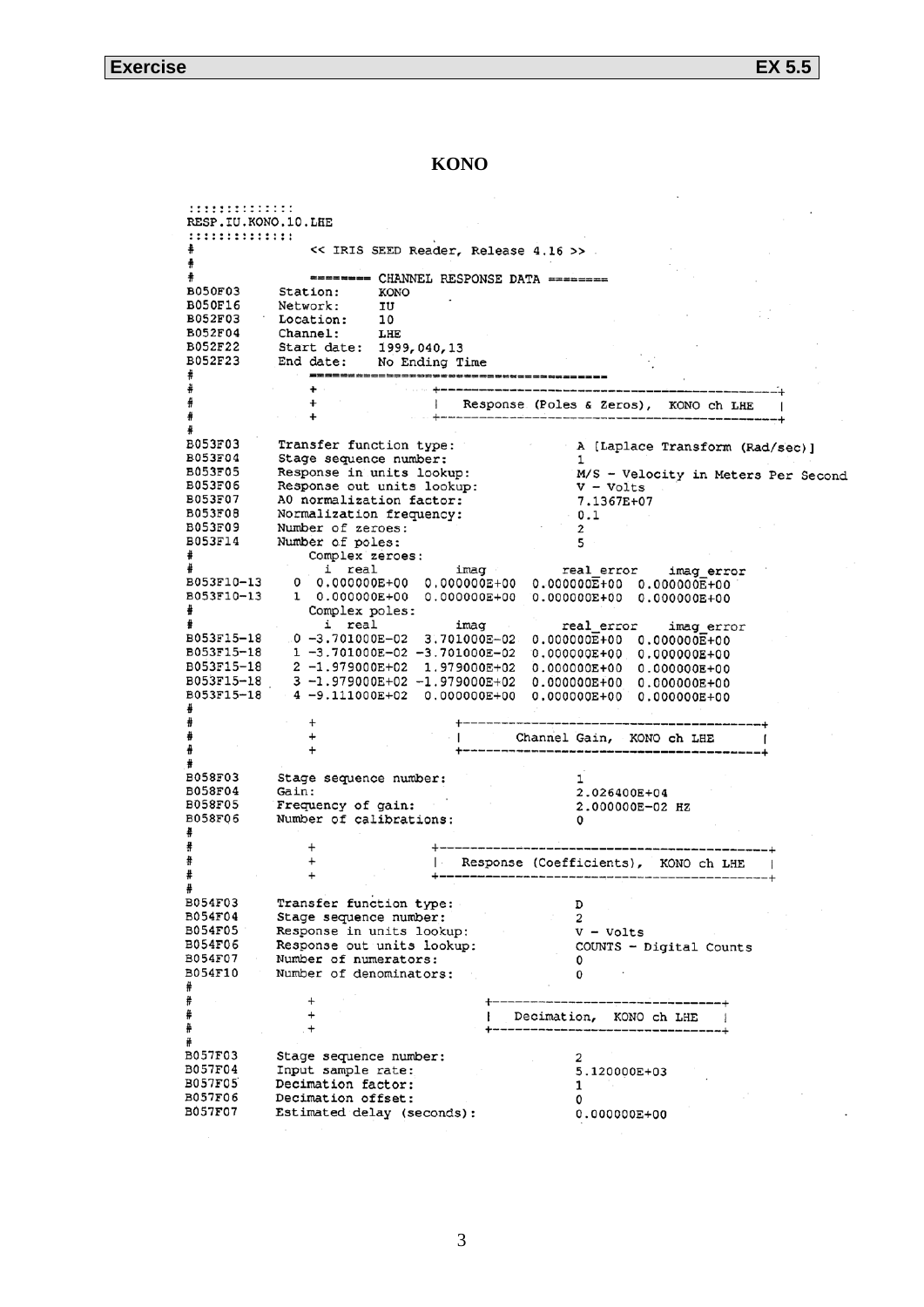**KMI**

```
. . . . . . . . . . . . . .
RESP.CD.KMI..LHZ
..............
                   << IRIS SEED Reader, Release 4.16 >>
\frac{1}{2}======== CHANNEL RESPONSE DATA ========
B050F03
              Station:
                             KMI
B050F16
              Network:
                             CDB052F03
              Location:
                             ??
B052F04
              Channel:
                             _{\rm LHZ}B052F22
              Start date:
                             1986, 159
B052F23
              End date:
                             1996,108
                   DESCRIPTION
                   \ddot{\phantom{0}}ŧ
                   \overline{a}Response (Poles & Zeros),
                                                                           KMI ch LHZ
A
                   \overline{a}B053F03
              Transfer function type:
                                                            A [Laplace Transform (Rad/sec)]
B053F04
              Stage sequence number:
                                                            \mathbf{1}M - Earth Displacement in Meters
BO53F05
              Response in units lookup:
                                                            COUNTS - Digital Counts
BO53FO6
              Response out units lookup:
B053F07
              A0 normalization factor:
                                                            0.000492889
B053F08
              Normalization frequency:
                                                            0.04B053F09
              Number of zeroes:
                                                            4
                                                            10B053F14
              Number of poles:
                  Complex zeroes:
                     i real
                                         imag
                                                         real_error
                                                                          imag error
B053F10-13
                0.0000000E+00 0.000000E+00 0.000000E+00 0.000000E+00
                                    0.000000E+000.000000E+00
                   0.000000E+00BO53F10-13
                \mathbf{1}0.000000E+00
B053F10-13
                                    0.000000E+00 0.000000E+000.000000E + 00\overline{2}0.000000E+00B053F10-13
                   0.000000E+000.000000E+00 0.000000E+000.000000E+00\mathbf{3}Complex poles:
                i real i imag<br>0 -2.221000E-01 2.221000E-01
                                                         real_error
                                                                          imag_error
B053F15-18
                                                     0.000000E+00 0.000000E+001 - 2.221000E - 01 - 2.221000E - 01<br>
2 - 7.405000E - 03<br>
7.405000E - 030.000000E+000.000000E+00B053F15-18
B053F15-18
                                                     0.000000E+000.000000E+00B053F15-18
                3 - 7.405000E - 03 - 7.405000E - 030.000000E+000.000000E+00B053F15-18
                -2.023000E-01 5.420000E-02
                                                     0.000000E + 000.000000E + 00B053F15-18
                5 -2.023000E - 01 -5.420000E - 020.000000E + 000.000000E+00B053F15-18
                6 -1.481000E-01 1.481000E-01
                                                     0.000000E + 000.000000E + 007 -1.481000E -01 -1.481000E -01<br>8 -5.420000E-02 2.023000E-01
B053F15-18
                                                     0.000000E+00
                                                                     0.000000E+00B053F15-18
                                                     0.000000E + 000.000000E+00
                9 - 5.420000E - 02 - 2.023000E - 01B053F15-18
                                                    0.000000E + 000.000000E + 00Channel Sensitivity,
                  \overline{1}KMI ch LHZ
                  \overline{1}B058F03
              Stage sequence number:
                                                            \OmegaSensitivity:
B058F04
                                                           1.800000E+09
             Frequency of sensitivity:<br>Number of calibrations:
B058F05
                                                            4.000000E-02 HZ
B058F06
                                                            \overline{0}\ddot{*}
```
4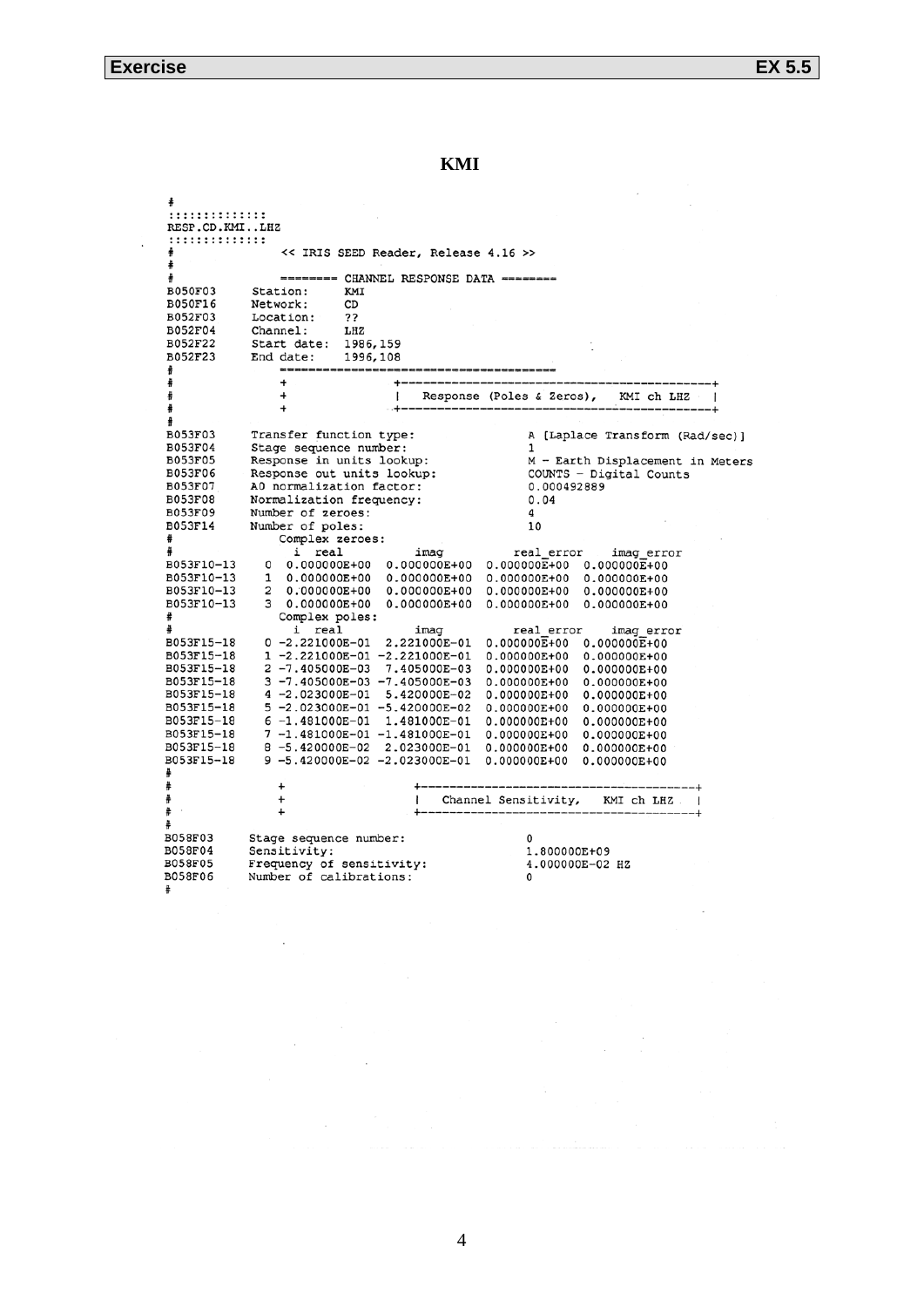**PFO**

```
::::::::::::::
RESP.TS.PFO..LHZ
::::::::::::::
                  << IRIS SEED Reader, Release 4.16 >>
                  ======== CHANNEL RESPONSE DATA ========
B050F03
             Station:
                            PFO
B050F16
             Network:
                            TS
B052F03
             Location:
                            \overline{?}B052F04
             Channel:
                            LHZ
B052F22
             Start date:
                            1990,304
B052F23
             End date:
                            No Ending Time
                  ==================
                                       \ddot{}\ddot{+}Response (Poles & Zeros),
                                                                        PFO ch LHZ
                                    -
                  \ddot{}£
ŧ
B053F03
             Transfer function type:
                                                         A [Laplace Transform (Rad/sec)]
B053F04
             Stage sequence number:
B053F05
             Response in units lookup:
                                                         M/S - Velocity in Meters Per Second
B053F06
             Response out units lookup:
                                                          V - VoltsB053F07
                                                          3948.58
             A0 normalization factor:
B053F08
             Normalization frequency:
                                                          0.02B053F09
             Number of zeroes:
                                                          \overline{2}Number of poles:
B053F14
                                                          4
                  Complex zeroes:
                    i real
                                       imag
                                                       real error
                                                                       imag error
                   B053F10-13
               \OmegaB053F10-13
               \mathbf{1}Complex poles:
                                                                       imag_error
                    i real
                                        imag
                                                       real error
B053F15-18
               0 -1.234000E-02 1.234000E-02
                                                  0.000000E+00 0.000000E+001 - 1.234000E - 02 - 1.234000E - 02<br>2 -3.918000E+01 4.912000E+01
B053F15-18
                                                  0.000000E+000.000000E+00
B053F15-18
                                                  0.000000E+000.000000E+00
B053F15-18
               3 - 3.918000E + 01 - 4.912000E + 01 0.00000E + 00 0.00000E + 00\overline{1}Channel Gain,
푞
                  \ddot{}PFO ch LHZ
A
                  \rightarrow┹
B058F03
             Stage sequence number:
                                                          \mathbf{I}2.122720E+03
B058F04
             Gain:
                                                         2.000000E-02 HZ
B058F05
             Frequency of gain:<br>Number of calibrations:
B058F06
                                                         \Omegaŧ
                  \ddot{}| Response (Coefficients), PFO ch LHZ
                                                                                     \overline{1}4
B054F03
             Transfer function type:
                                                         \overline{D}B054F04
             Stage sequence number:
                                                         \overline{c}\bar{v} - volts
B054F05
             Response in units lookup:
             Response out units lookup:
B054F06
                                                         COUNTS - Digital Counts
B054F07
             Number of numerators:
                                                         43
B054F10
             Number of denominators:
                                                         \circNumerator coefficients:
                    i, coefficient, error
               0 -3.557280E-09 -7.114550E-11<br>1 3.273000E-06 6.546030E-08
B054F08-09
B054F08-09
               2 -3.791030E - 04 -7.582060E - 06B054F08-09
               3 -2.870530E-03 -5.741070E-05
B054F08-09
               4 - 2.949110E - 03 - 5.898210E - 05<br>5 3.191820E-03 6.383630E-05
B054F08-09
B054F08-09
B054F08-09
               6 - 2.121360E - 03 - 4.242730E - 05B054F08-09
               7-5.931070E-04-1.186210E-05
B054F08-09
               8 4.816940E-03 9.633870E-05
```
 $\sim$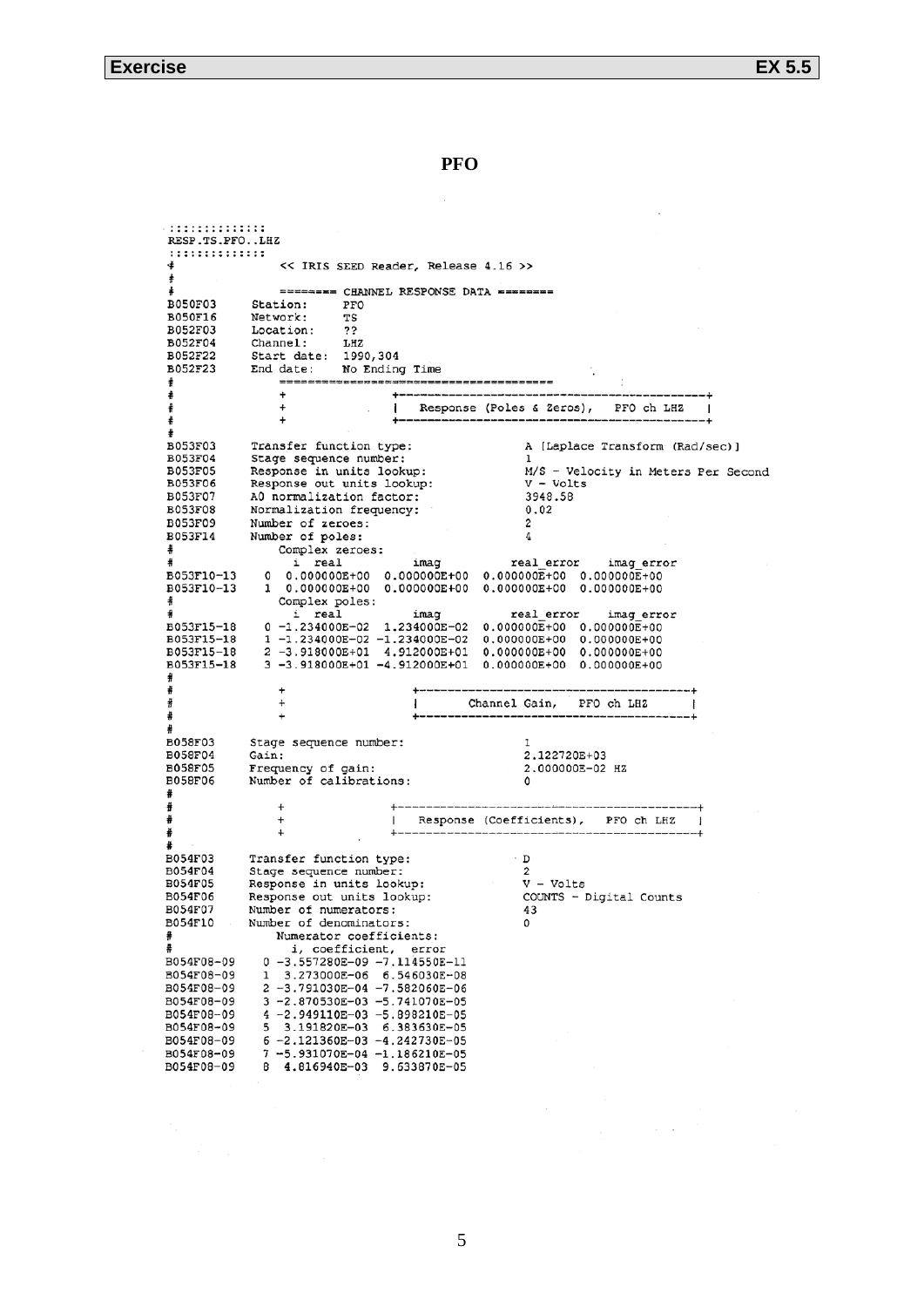**XAN** 

:::::::::::::: RESP.IC.XAN..LHE :::::::::::::: << IRIS SEED Reader, Release 4.16 >>  $\ddot{\bullet}$  $\ddot{\ast}$ ------- CHANNEL RESPONSE DATA --------**B050F03** Station: XAN **BO50F16**  ${\tt IC}$ Network: **B052F03** Location: っっ B052F04 Channel: LHE B052F22 Start date: 1992,334 B052F23 End date: 1995,149 -------------------- $\overline{a}$  $\ddot{}$  $\mathbf{I}$ Response (Poles & Zeros), XAN ch LHE  $\ddot{}$ B053F03 Transfer function type: A [Laplace Transform (Rad/sec)] **B053F04** Stage sequence number: -1 **B053F05** M/S - Velocity in Meters Per Second Response in units lookup:  $V - Volts$ **B053F06** Response out units lookup: **BO53F07** 5.96806E+07 AO normalization factor: Normalization frequency: **BO53FO8**  $0.02$ B053F09 Number of zeroes:  $\overline{2}$ B053F14 Number of poles: 5 Complex zeroes: A i real imag real error imag error B053F10-13 B053F10-13 Complex poles: ⋕ i real imag real error imag\_error B053F15-18  $0 - 3.564700E - 02 - 3.687900E - 02$  $0.000000E+00$  $0.000000E+00$ B053F15-18  $1 - 3.564700E - 02$  3.687900E-02  $0.000000E + 00$ 0.000000E+00 B053F15-18  $2 - 2.513300E + 02$  0.000000E+00  $0.000000E+00$  $0.000000E + 00$ B053F15-18  $3 - 1.310400E + 02 - 4.672900E + 02$ 0.000000E+00  $0.000000E + 00$ B053F15-18 4 -1.310400E+02 4.672900E+02 0.000000E+00 0.000000E+00  $\ddot{}$  $\ddot{}$ Channel Gain, XAN ch LHE  $\ddot{}$ ┹ **B058F03** Stage sequence number:  $\mathbf{1}$ B058F04 Gain: 1.500000E+03 **B058F05** Frequency of gain: 2.000000E-02 HZ B058F06 Number of calibrations:  $\pmb{0}$  $\ddot{}$ Response (Coefficients), J. XAN ch LHE